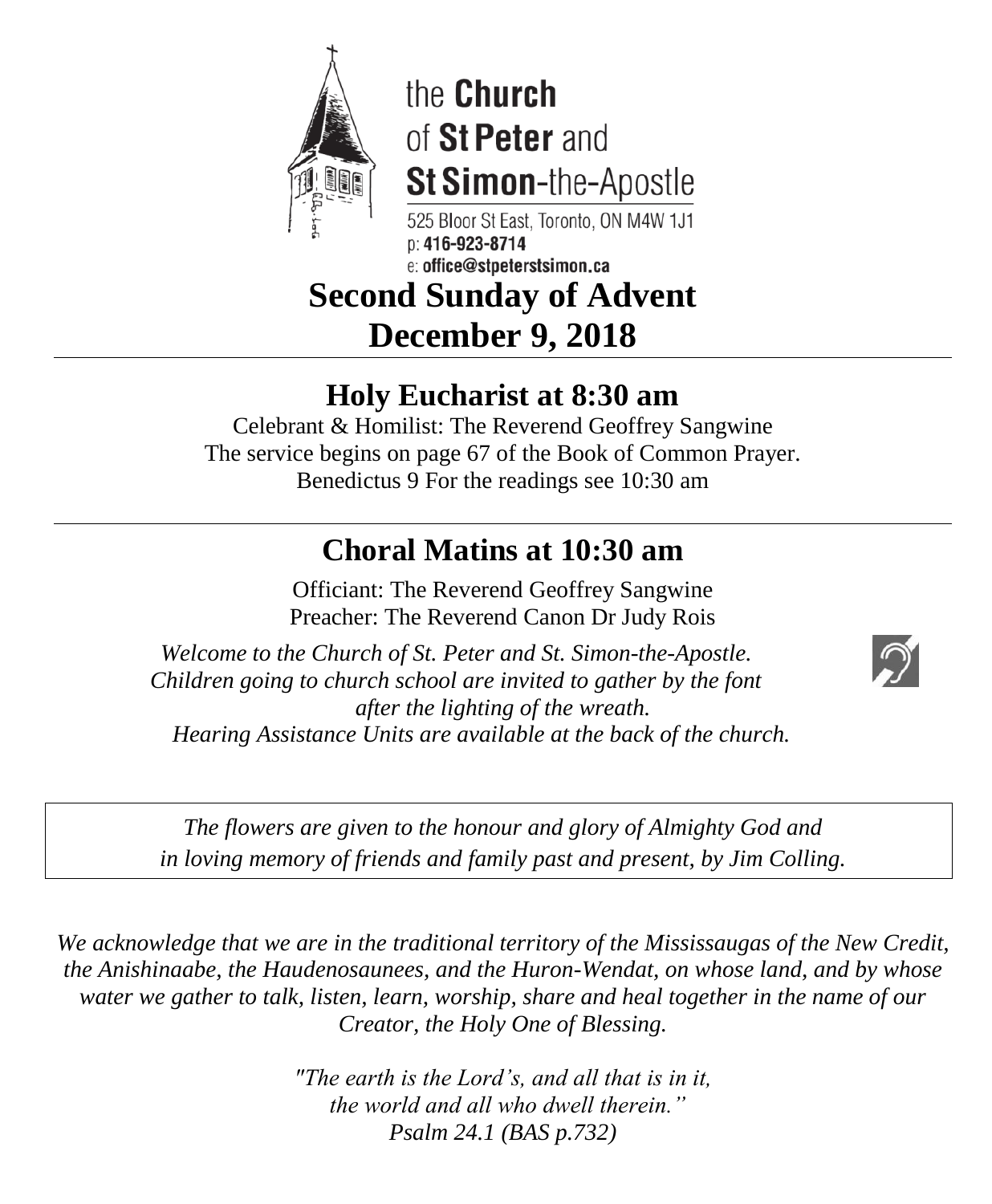**Prelude** *Kommst Du nun, Jesus, vom Himmel herunter, (Come now Jesus, down from Heaven) BWV650* J.S. BACH

**Hymn 383** *Jesus Shall Reign Where'er the Sun* **DUKE STREET** 

### **Lighting of the Advent Wreath**

*Leader* This is the Second Sunday of Advent, the season of waiting and preparation for the coming of Jesus, the Messiah. Today we remember John the Baptist, the prophet and cousin of Jesus. John called people to prepare for the Messiah by turning and walking in a new way. May we walk by faith and with hope, waiting and watching for Jesus, the light of the world.

*The second candle is lit.*

| Leader | Blessed be the Lord God of Israel;                 |
|--------|----------------------------------------------------|
| All    | He has come to his people and set them free.       |
| Leader | Hosanna to the Son of David,                       |
|        | blessed is he who comes in the name of the Lord.   |
| All    | Hosanna in the highest.                            |
| Leader | Blessed be the coming kingdom of our father David. |
| All    | Hosanna in the highest.                            |
| Leader | Blessed be the name of the Lord.                   |

*All* **Now and forever. Amen**

**Opening Sentence** – BCP pp. 1-2

**Exhortation** – BCP p. 4 *You are invited to kneel.*

*Officiant* Almighty and most merciful Father,

*All* **We have erred and strayed from thy ways like lost sheep, we have followed too much the devices and desires of our own hearts, we have offended against thy holy laws, we have left undone those things which we ought to have done, and we have done those things which we ought not to have done; and there is no health in us. But thou, O Lord, have mercy upon us, miserable offenders. Spare thou them, O God, which confess their faults. Restore thou them that are penitent; according to thy promises declared unto all people in Christ Jesu our Lord. And grant, O most merciful Father, for his sake, that we may hereafter live a godly, righteous, and sober life, to the glory of thy holy Name. Amen.**

*The Absolution is pronounced.*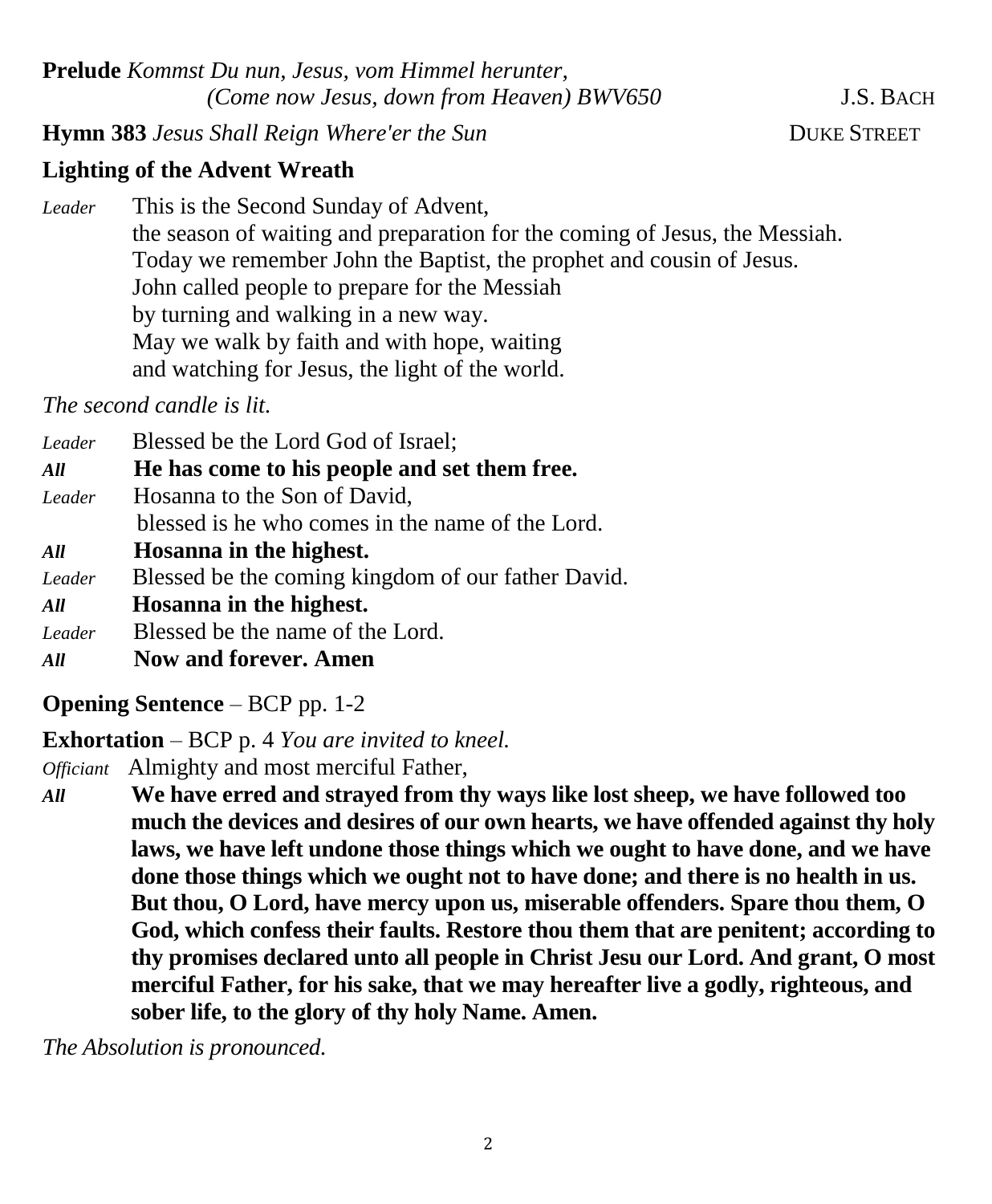#### **Lord's Prayer**ALBERT HAY MALOTTE

#### **Versicles & Responses**

*Officiant* O Lord, open thou our lips;

*All* **And our mouth shall show forth thy praise.**

*Officiant* O God, make speed to save us;

#### *All* **O Lord, make haste to help us.**

*You are invited to stand.*

*Officiant* Glory be to the Father, and to the Son, and to the Holy Ghost;

*All* **As it was in the beginning, is now, and ever shall be, world without end. Amen.**

*Officiant* Praise ye the Lord;

*All* **The Lord's Name be praised.**

**Venite**: *Sung by all. Please remain standing.*



Invitatory

Our King and Saviour ˈ draweth ˈ nigh: /

O ˈ come , ˈ let us ˈ worship.

O come, let us ˈ sing unto ⋅ the ˈ Lord: /

let us heartily rejoice in the ˈ strength of ˈ our salˈvation.

Let us come before his ' presence with ' thanksgiving /

and show ourselves ˈ glad in ˈ him with ˈ psalms.

For the Lord is a ˈ great ˈ God /

and a great 'King a⋅bove ' all ' gods.

In his hand are all the ˈ corners ⋅ of the ˈ earth /

and the ' strength of  $\cdot$  the ' hills is  $\cdot$  his ' also.

The sea is  $'$  his and  $\cdot$  he  $'$  made it /

and his  $'$  hands pre pared the  $·$  dry  $'$  land.

O come, let us worship and ˈ fall ˈ down /

and ˈ kneel be⋅fore the ˈ Lord, our ˈ Maker.

For he is the ˈ Lord our ˈ God /

and we are the people of his pasture,

ˈ and the ˈ sheep of ⋅ his ˈ hand.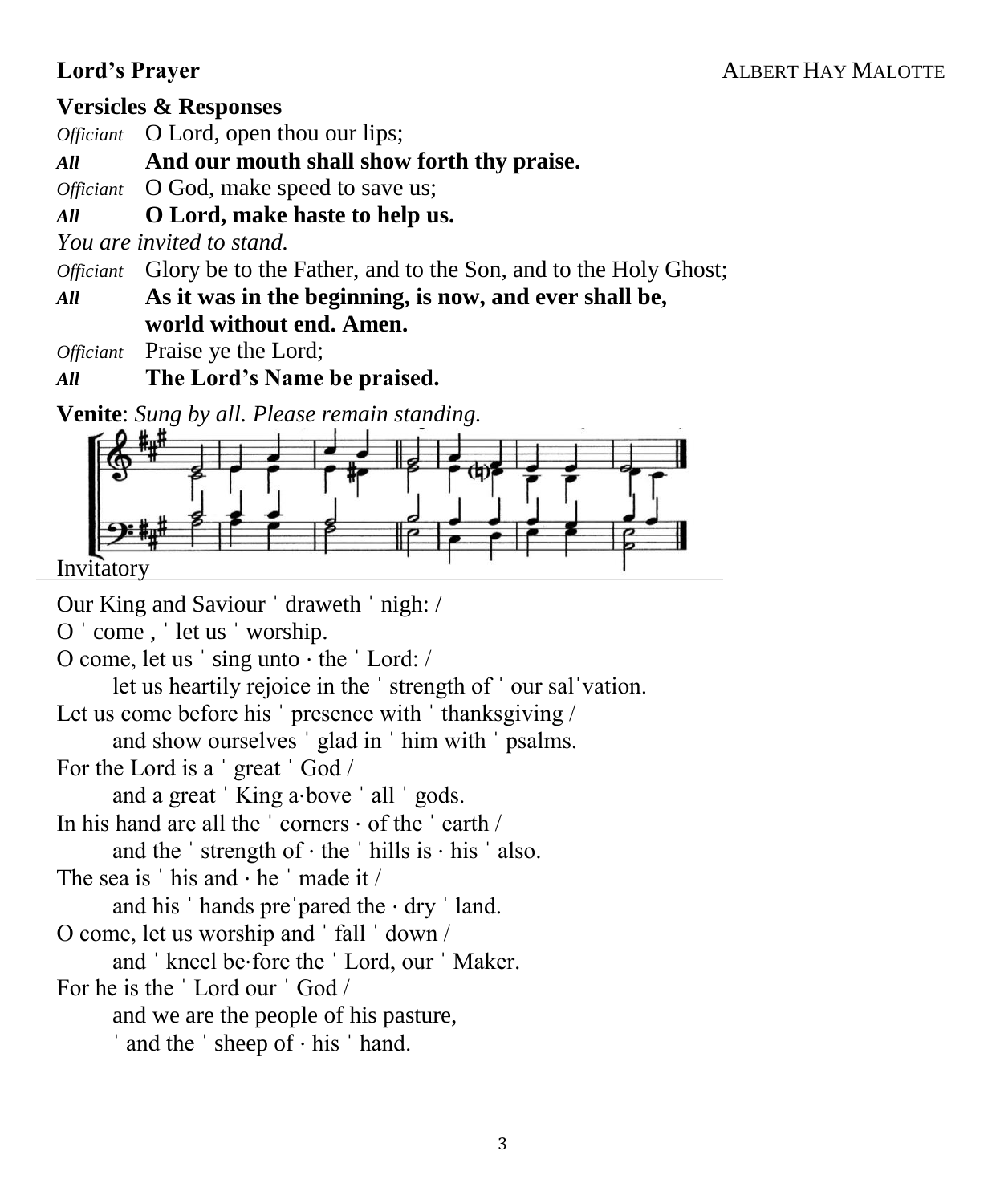Glory be to the Father, and ˈ to the ˈ Son / and ˈ to the ˈ Holy ˈ Ghost; As it was in the beginning, is now and ˈ ever ˈ shall be / world without ' end. A'—'men.

Our King and Saviour ˈ draweth ˈ nigh: / O ˈ come , ˈ let us ˈ worship.

*Please be seated.*

#### **First Lesson** *Malachi 3:1-4 Read by Robert Sloan*

*Reader* The first lesson is written in the  $5<sup>th</sup>$  chapter of the book of Malachi, beginning at the  $1<sup>st</sup>$  verse.

See, I am sending my messenger to prepare the way before me, and the Lord whom you seek will suddenly come to his temple. The messenger of the covenant in whom you delight—indeed, he is coming, says the Lord of hosts. But who can endure the day of his coming, and who can stand when he appears? For he is like a refiner's fire and like fullers' soap; he will sit as a refiner and purifier of silver, and he will purify the descendants of Levi and refine them like gold and silver, until they present offerings to the Lord in righteousness. Then the offering of Judah and Jerusalem will be pleasing to the Lord as in the days of old and as in former years.

*Reader* The word of the Lord. *All* **Thanks be to God.**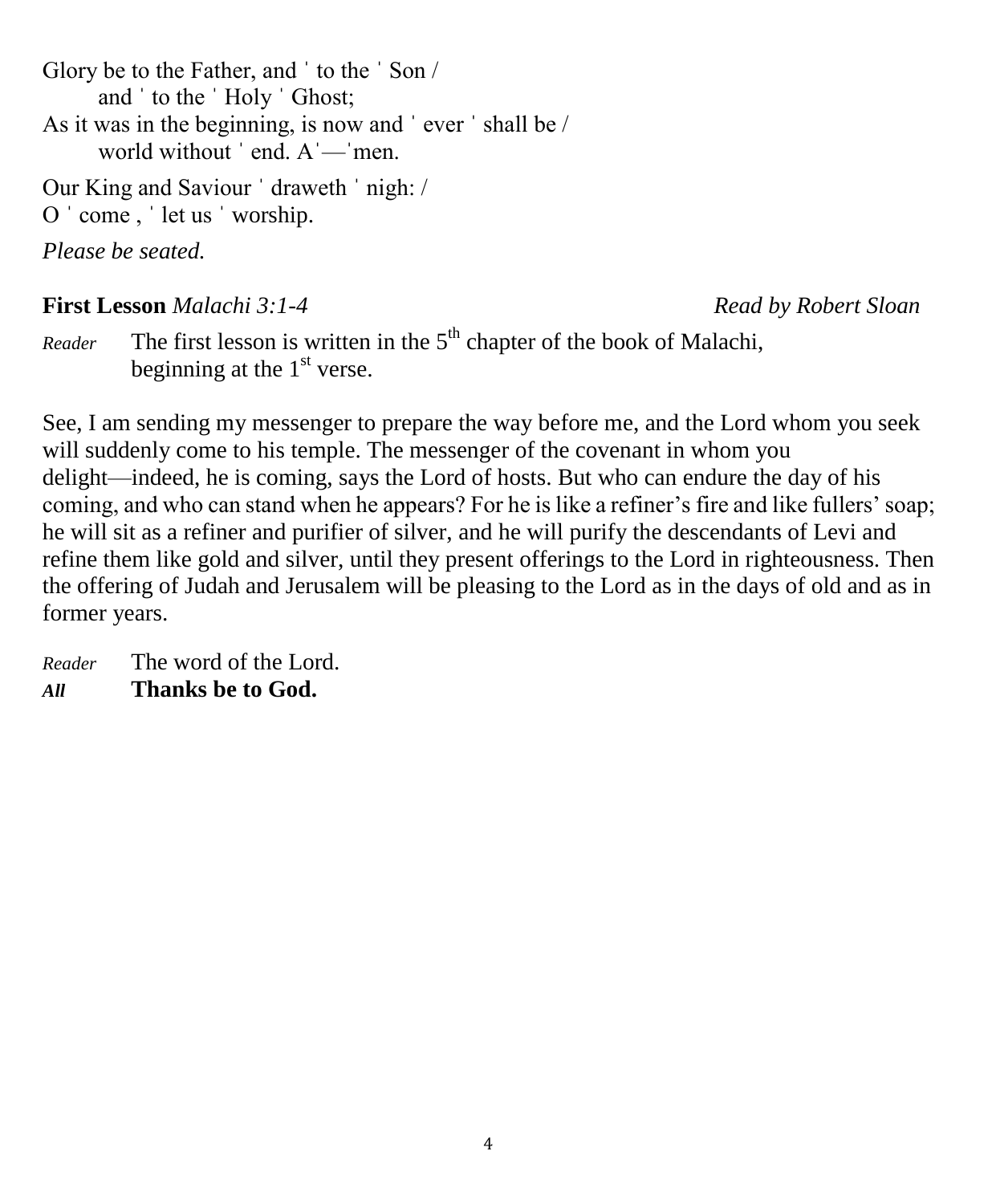| Cantor | O all ye works of the Lord, bless ye the Lord:                                                  |
|--------|-------------------------------------------------------------------------------------------------|
|        | praise him, and magnify him for ever.                                                           |
| All    | O ye angels of the Lord, bless ye the Lord: O ye Heavens, bless ye the Lord.                    |
| Cantor | O ye waters that be above the firmament, bless ye the <b>Lord</b> :                             |
|        | O all ye powers of the Lord, bless ye the Lord:                                                 |
| All    | O ye sun and moon, bless ye the Lord: O ye stars of heaven, bless ye the Lord                   |
| Cantor | O ye showers and dew, bless ye the Lord: O ye winds of God, bless ye the Lord:                  |
| All    | O ye fire and heat, bless ye the <b>Lord</b> :                                                  |
|        | O ye winter and summer, bless ye the Lord                                                       |
| Cantor | O ye dews and frosts, bless ye the <b>Lord</b> : O ye frost and cold, <b>bless</b> ye the Lord: |
| All    | O ye ice and snow, bless ye the <b>Lord:</b> O ye nights and days, <b>bless</b> ye the Lord     |
| Cantor | O ye light and darkness, bless ye the <b>Lord</b> :                                             |
|        | O ye lightnings and clouds, bless ye the Lord.                                                  |
| All    | O let the earth bless the <b>Lord</b> : praise him and magnify <b>him</b> forever.              |
| Cantor | O ye mountains and hills, bless ye the Lord:                                                    |
|        | O all ye green things upon the Earth, bless ye the Lord:                                        |
| All    | O ye wells, bless ye the <b>Lord</b> : O ye seas and floods, <b>bless</b> ye the Lord           |
| Cantor | O ye whales, and all that move in the Waters, bless ye the <b>Lord</b> :                        |
|        | O all ye Fowls of the Air, bless ye the Lord:                                                   |
| All    | O all ye beasts and cattle, bless ye the Lord:                                                  |
|        | O ye children of earth, bless ye the Lord.                                                      |
| Cantor | O let Israel bless the Lord: praise him, and magnify him for ever.                              |
| All    | O ye priests of the Lord, bless ye the Lord:                                                    |
|        | O ye servants of the Lord, bless ye the Lord:                                                   |
| Cantor | O ye spirits and souls of the righteous, bless ye the <b>Lord</b> :                             |
|        | O ye holy and humble of heart, bless ye the Lord.                                               |
| All    | O Ananias, Azarias, and Misael, bless ye the Lord:                                              |
|        | praise him, and magnify <b>him</b> for ever.                                                    |
| Cantor | Glory be to the Father, and to the Son $\ell$ and to the Holy. Ghost;                           |
| All    | As it was in the beginning, is now and ever shall be /                                          |
|        | world with-out end. Amen.                                                                       |

*Please be seated.*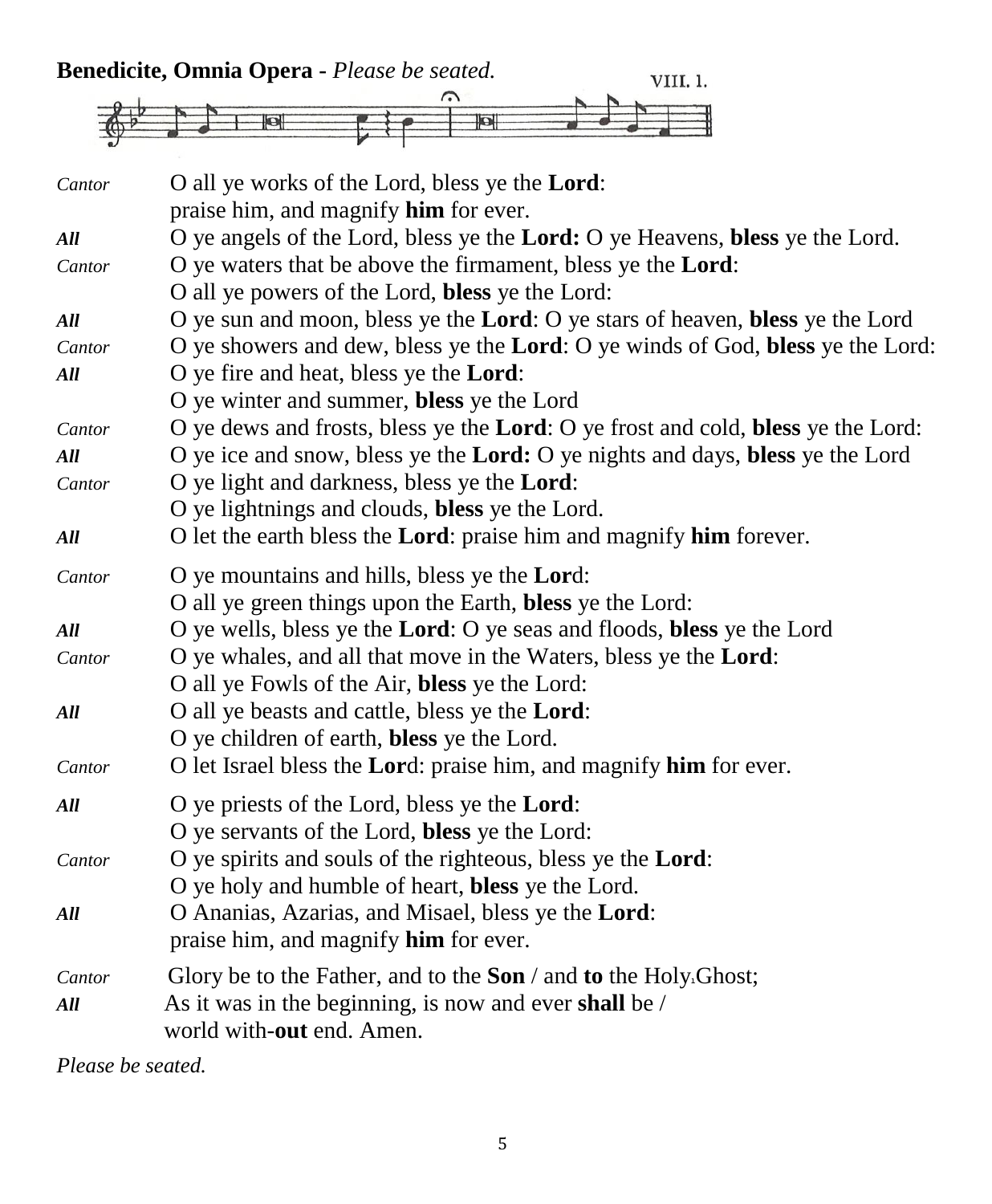Reader The second lesson is written in the 1<sup>st</sup> chapter of the letter to the Philippians, beginning at the  $3<sup>rd</sup>$  verse.

> I thank my God every time I remember you, constantly praying with joy in every one of my prayers for all of you, because of your sharing in the gospel from the first day until now. I am confident of this, that the one who began a good work among you will bring it to completion by the day of Jesus Christ. It is right for me to think this way about all of you, because you hold me in your heart, for all of you share in God's grace with me, both in my imprisonment and in the defence and confirmation of the gospel. For God is my witness, how I long for all of you with the compassion of Christ Jesus. And this is my prayer, that your love may overflow more and more with knowledge and full insight to help you to determine what is best, so that on the day of Christ you may be pure and blameless, having produced the harvest of righteousness that comes through Jesus Christ for the glory and praise of God.

*Reader* The word of the Lord. *All* **Thanks be to God.**

**Surge, Illuminare -** *Please stand.*



Arise, shine, for thy ˈ light is ˈ come, and the glory of the Lord is ˈ risen up ˈ on thee. For, behold, the darkness shall 'cover the 'earth, and gross ˈ darkness the ˈ people. But the Lord shall a 'rise up ' on thee, and his glory shall be ˈ seen up ˈ on thee And the Gentiles shall  $\cdot$  come to  $\cdot$  thy  $\cdot$  light, and kings to the  $\cdot$  brightness  $\cdot$  of thy  $\cdot$  rising. Thy gates shall be ' open con 'tinually; they shall not be shut ˈ day nor ˈ night. The sons also of  $\dot{\ }$  them that  $\cdot$  af  $\dot{\ }$  flicted thee shall come bending ' unto ' thee;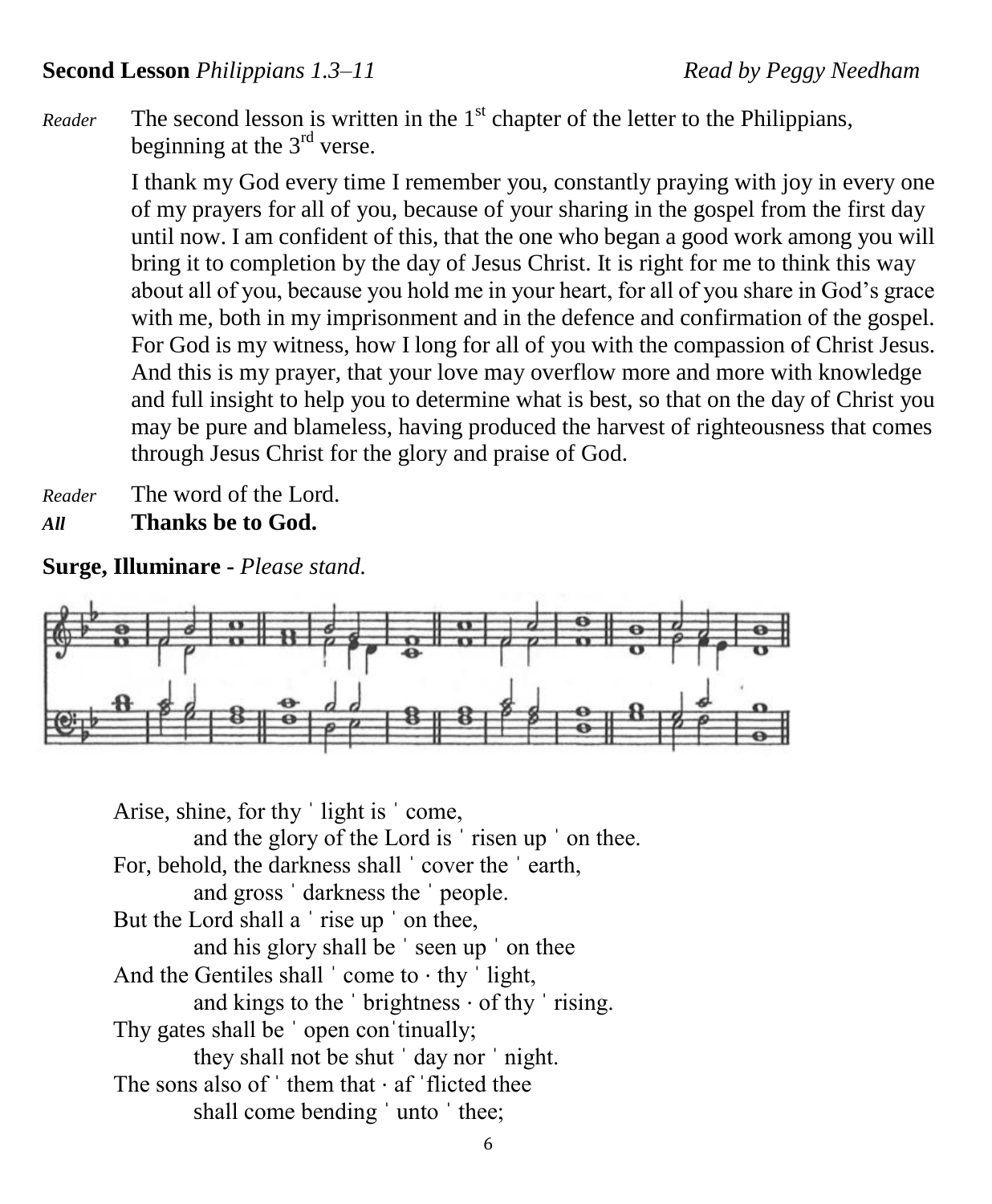And all  $'$  they that  $\cdot$  des pised thee shall bow themselves down at the 'soles of  $\cdot$  thy ' feet. And they shall call thee the  $\dot{\ }$  City  $\cdot$  of the  $\dot{\ }$  Lord, the Zion of the ˈ Holy One ⋅ of ˈ Israel. Violence shall no more be  $\dot{\ }$  heard in  $\cdot$  thy  $\dot{\ }$  land, wasting nor destruction with in thy ' borders. But thou shalt call thy 'walls Sal'vation, and thy ˈ gates ˈ Praise. The sun shall be no more thy 'light by 'day, neither for brightness shall the moon give 'light un⋅to 'thee, But the Lord shall be unto thee an ever lasting 'light, and thy ˈ God thy ˈ glory. Glory be to the Father, and ˈ to the ˈ Son, and to the ˈ Holy ˈ Ghost; As it was in the beginning, is now, and ˈ ever ˈ shall be, world without ˈ end. Aˈmen.

#### **Third Lesson** *Luke 3.1–6 Read by Larry Krotz*

*Reader* The third lesson is written in the  $3<sup>rd</sup>$  chapter of the Gospel according to Luke, beginning at the  $1<sup>st</sup>$  verse.

> In the fifteenth year of the reign of Emperor Tiberius, when Pontius Pilate was governor of Judea, and Herod was ruler of Galilee, and his brother Philip ruler of the region of Ituraea and Trachonitis, and Lysanias ruler of Abilene, during the high-priesthood of Annas and Caiaphas, the word of God came to John son of Zechariah in the wilderness. He went into all the region around the Jordan, proclaiming a baptism of repentance for the forgiveness of sins, as it is written in the book of the words of the prophet Isaiah, 'The voice of one crying out in the wilderness: "Prepare the way of the Lord, make his paths straight. Every valley shall be filled, and every mountain and hill shall be made low, and the crooked shall be made straight, and the rough ways made smooth; and all flesh shall see the salvation of God." '

*Reader* The word of the Lord. *All* **Thanks be to God.**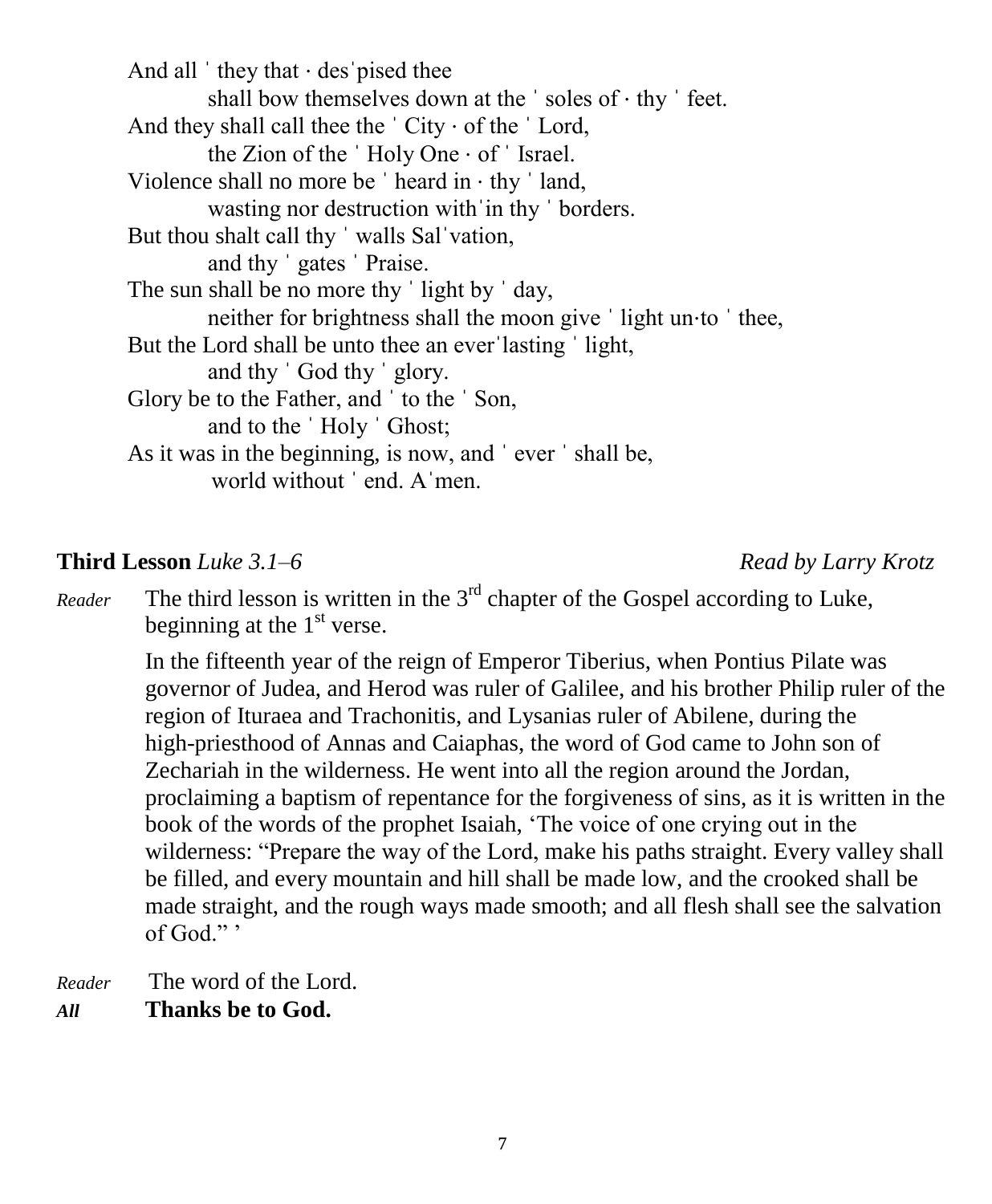**Benedictus** *Sung by all. Please stand.* Havergal Blessed be the Lord ˈ God of ˈ Israel; / for he hath visited, ˈ and re ˈ deemed his ˈ people; and hath raised up a mighty sal 'vation ' for us, / in the ˈ house of ⋅ his ˈ servant ˈ David; as he spake by the mouth of his ˈ holy ˈ Prophets, / which have been 'since the 'world be 'gan; that we should be  $\prime$  saved from  $\cdot$  our  $\prime$  enemies,  $\prime$ and from the ˈ hands of ˈ all that ˈ hate us; to perform the mercy promised ˈ to our ˈ forefathers, / and to re ˈ member ˈ his ˈ holy covenant; to perform the oath which he sware to our ˈ fore-father ˈ Abraham, / that ˈ he would ˈ grant ˈ us that we being delivered out of the ˈ hands of ⋅ our ˈ enemies / might ' serve him · with ' out ' fear, in holiness and ˈ righteousness be ˈ fore him, / all the ˈ days of ˈ our ˈ life. And thou, child, shalt be called the ˈ Prophet ⋅ of the ˈ Highest: / for thou shalt go before the face of the  $\vert$  Lord  $\cdot$  to pre  $\vert$  pare his  $\vert$  ways; to give knowledge of salvation ˈ unto his ˈ people / for the re ˈ mission ˈ of their ˈ sins; through the tender mercy ˈ of our ˈ God; / whereby the day-spring ' from on ' high hath ' visited us; to give light to them that sit in darkness, and in the ˈ shadow of ˈ death, / and to guide our feet ˈ into the ˈ way of ˈ peace. Glory be to the Father, and ˈ to the ˈ Son, / and ˈ to the ˈ Holy ˈ Ghost; As it was in the beginning, is now, and ˈ ever ˈ shall be, / world without ' end. A '— men.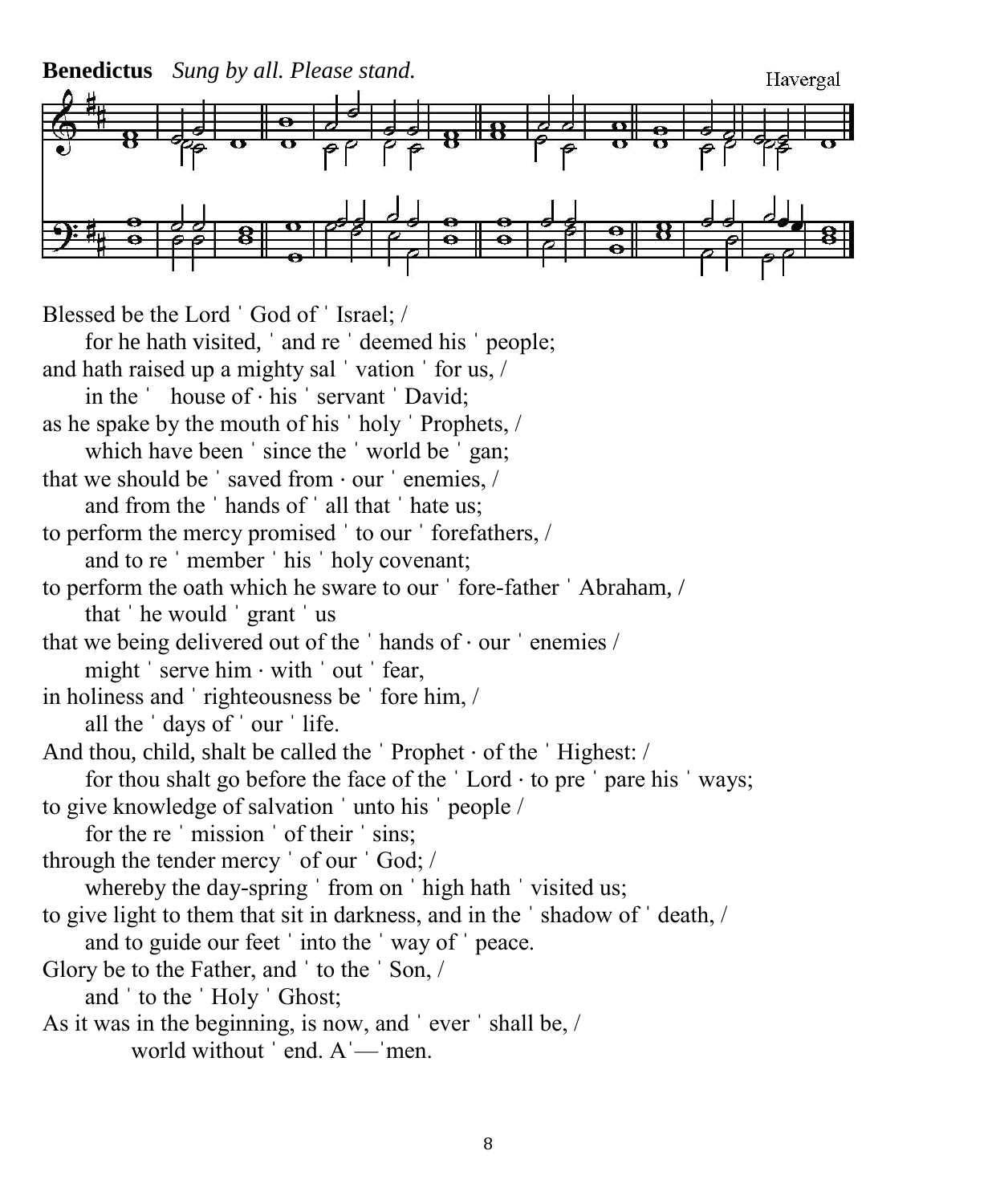#### **The Apostles' Creed**

*Officiant* I believe in God

*All* **the Father Almighty, maker of heaven and earth: and in Jesus Christ his only Son our Lord, who was conceived by the Holy Ghost, born of the Virgin Mary, suffered under Pontius Pilate, was crucified, dead, and buried: he descended into hell; the third day he rose again from the dead; he ascended into heaven, and sitteth on the right hand of God the Father Almighty; from thence he shall come to judge the quick and the dead. I believe in the Holy Ghost; the holy Catholic Church; the Communion of Saints; the Forgiveness of sins; the Resurrection of the body, and the Life everlasting. Amen.**

*Officiant* The Lord be with you;

*All* **And with thy spirit.**

*Officiant* Let us pray.

*Please kneel as able.*

*Officiant* Lord, have mercy upon us.

- *All* **Christ, have mercy upon us.**
- *Officiant* Lord, have mercy upon us.

*Officiant* Our Father

- *All* **who art in heaven, hallowed be thy name, thy kingdom come, thy will be done, on earth as it is in heaven. Give us this day our daily bread; and forgive us our trespasses, as we forgive them that trespass against us; and lead us not into temptation, but deliver us from evil. Amen.**
- *Officiant* O Lord, show thy mercy upon us;
- *All* **And grant us thy salvation.**
- *Officiant* O Lord, save the Queen;
- *All* **And mercifully hear us when we call upon thee.**
- *Officiant* Endue thy ministers with righteousness;
- *All* **And make thy chosen people joyful**.
- *Officiant* **O** Lord, save thy people;
- *All* **And bless thine inheritance.**
- *Officiant* Give peace in our time, O Lord;
- *All* **And evermore mightily defend us.**
- *Officiant* O God, make clean our hearts within us;
- *All* **And take not thy Holy Spirit from us.**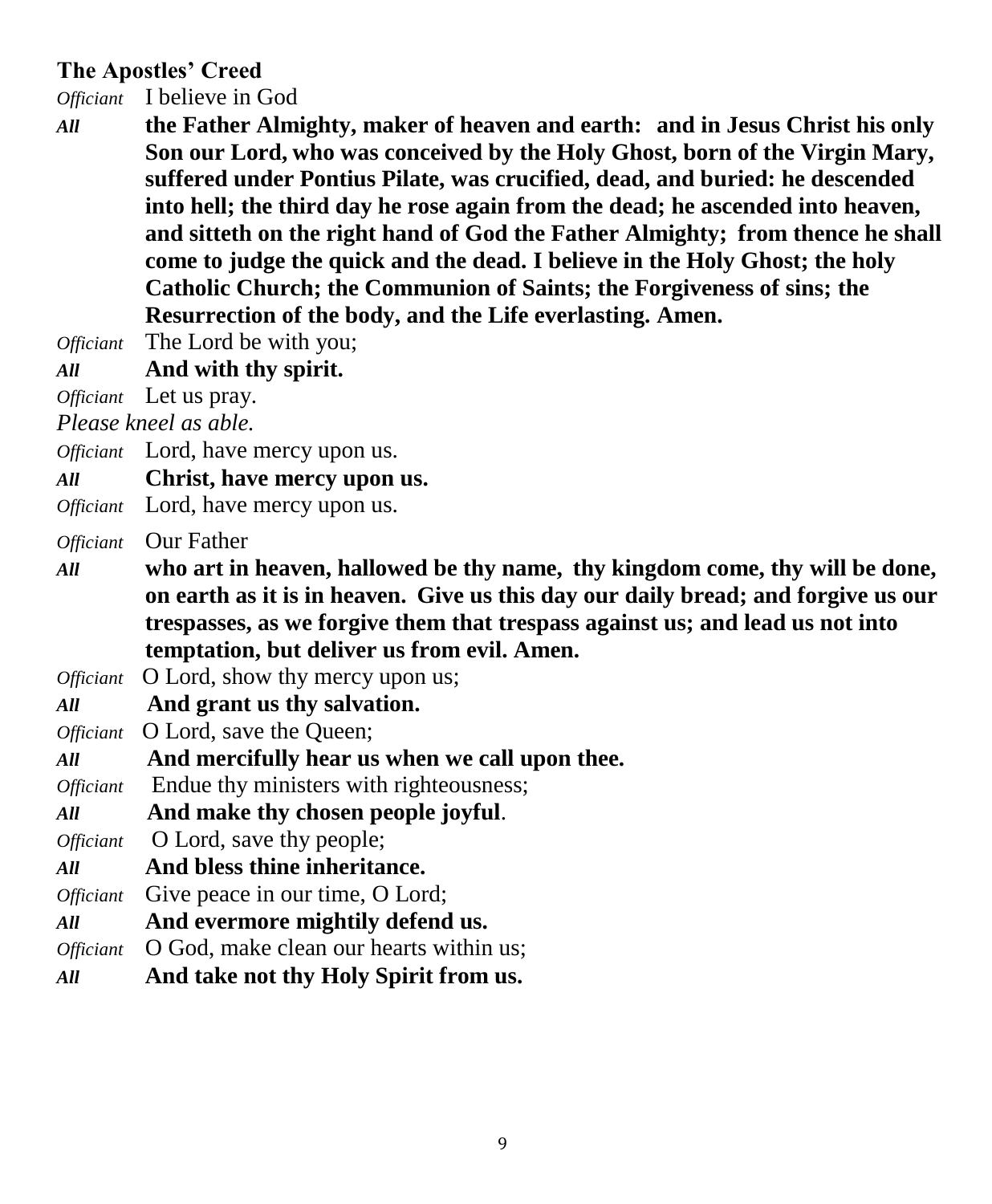#### **Collect of the Day**

*Officiant* Almighty God, who sent thy servant John the Baptist to prepare thy people to welcome the Messiah; inspire us, the ministers and stewards of thy truth, to turn our disobedient hearts to thee, that when the Christ shall come again to be our judge, we may stand with confidence before his glory; who is alive and reigns with thee and the Holy Spirit, one God, now and for ever. **Amen.**

#### **Collect of Advent**

*Officiant* Almighty God, give us grace that we may cast away the works of darkness, and put upon us the armour of light, now in the time of this mortal life, in which thy Son Jesus Christ came to visit us in great humility; that in the last day, when he shall come again in his glorious Majesty, to judge both the quick and the dead, we may rise to the life immortal; through him who liveth and reigneth with thee and the Holy Spirit, now and ever. **Amen.**

#### **Collect for Peace**

*Officiant* O God, who art the author of peace and lover of concord, in knowledge of whom standeth our eternal life, whose service is perfect freedom: defend us thy humble servants in all assaults of our enemies; that we, surely trusting in thy defence, may not fear the power of any adversaries; through the might of Jesus Christ our Lord. **Amen.**

#### **Collect for Grace**

*Officiant* O Lord our heavenly Father, Almighty and everlasting God, who hast safely brought us to the beginning of this day: defend us in the same with thy mighty power; and grant that this day we fall into no sin, neither run into any kind of danger; but that all our doings may be ordered by thy governance, to do always that is righteous in thy sight; through Jesus Christ our Lord. **Amen**.

#### **Anthem** *O* Thou the Central Orb **CHARLES WOOD**

*1 O Thou the central orb of righteous love, Pure beam of the most high, Eternal light of this our wintry world, Thy radiance bright awakes new joy in faith, Hope soars above, above.*

> *2 Come, quickly come, and let thy glory shine, Gilding our darksome heaven with rays divine.*

*3 Thy saints with holy lustre round Thee move, As stars about thy throne, set in the height of God's ordaining counsel, as Thy sight gives measur'd grace to each, Thy power to prove.*

*4 Let Thy bright beams disperse the gloom of sin, Our nature all shall feel eternal day, In fellowship with Thee, Transforming day to souls while ere unclean, now pure within, now pure within. Amen.*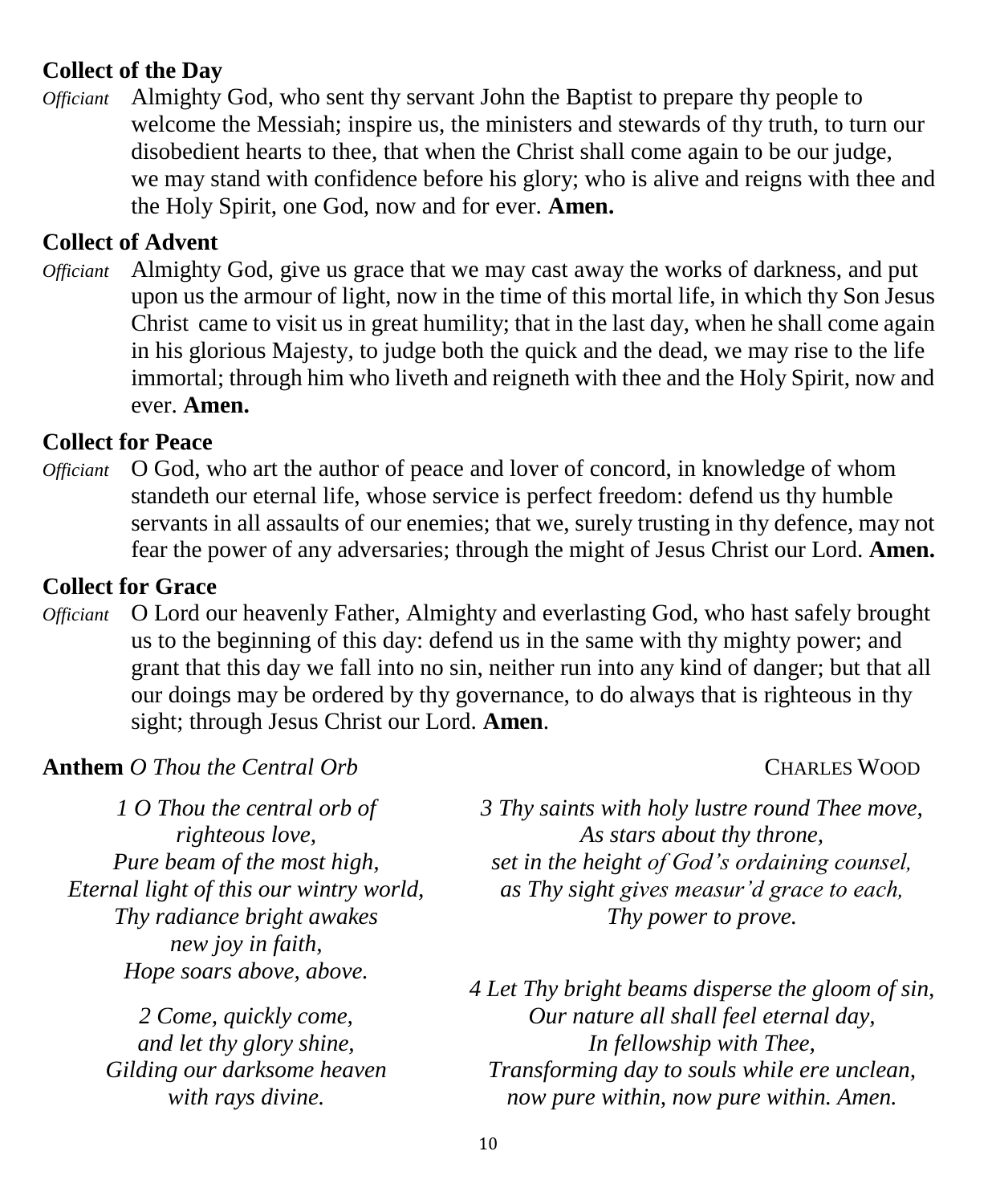#### **Sermon**

### **Hymn** *The Mighty God the Lord hath spoken* **ST CLEMENT**

- 1. The mighty God, the Lord hath spoken, And bid the trembling earth draw nigh: The silence of long ages broken, He speaks in thunder from the sky.
- 2. Forth from the heavenly Zion shining, In perfect beauty He appears: Love, wisdom, majesty combining, Bright are the diadems He wears.
- 3. He speaks and all the nations tremble; Heaven, earth and hell His voice obey: In solemn awe His saints assemble, The world's dim shadows flee away.

4. O who can stand when Thou appearest In robes of majesty divine? Though now each contrite sigh Thou hearest, What terrors then will round thee shine!

5. O mighty God, O Lord most holy, Prepare us for that solemn day:

O shield and guard us, save us wholly, Thy pardoning grace to us display.

**Prayers -** *Please kneel or be seated.**Led by Winston Isaac*

### **General Thanksgiving**

*Officiant* Almighty God,

*All* **Father of all mercies, we thine unworthy servants do give thee most humble and hearty thanks for all thy goodness and loving-kindness to us and to all people. We bless thee for our creation, preservation, and all the blessings of this life; but above all for thine inestimable love in the redemption of the world by our Lord Jesus Christ; for the means of grace, and for the hope of glory. And we beseech thee, give us that due sense of all thy mercies, that our hearts may be unfeignedly thankful, and that we show forth thy praise, not only with our lips, but in our lives; by giving up ourselves to thy service, and by walking before thee in holiness and righteousness all our days; through Jesus Christ our Lord, to whom, with thee and the Holy Ghost, be all honour and glory, world without end. Amen.**